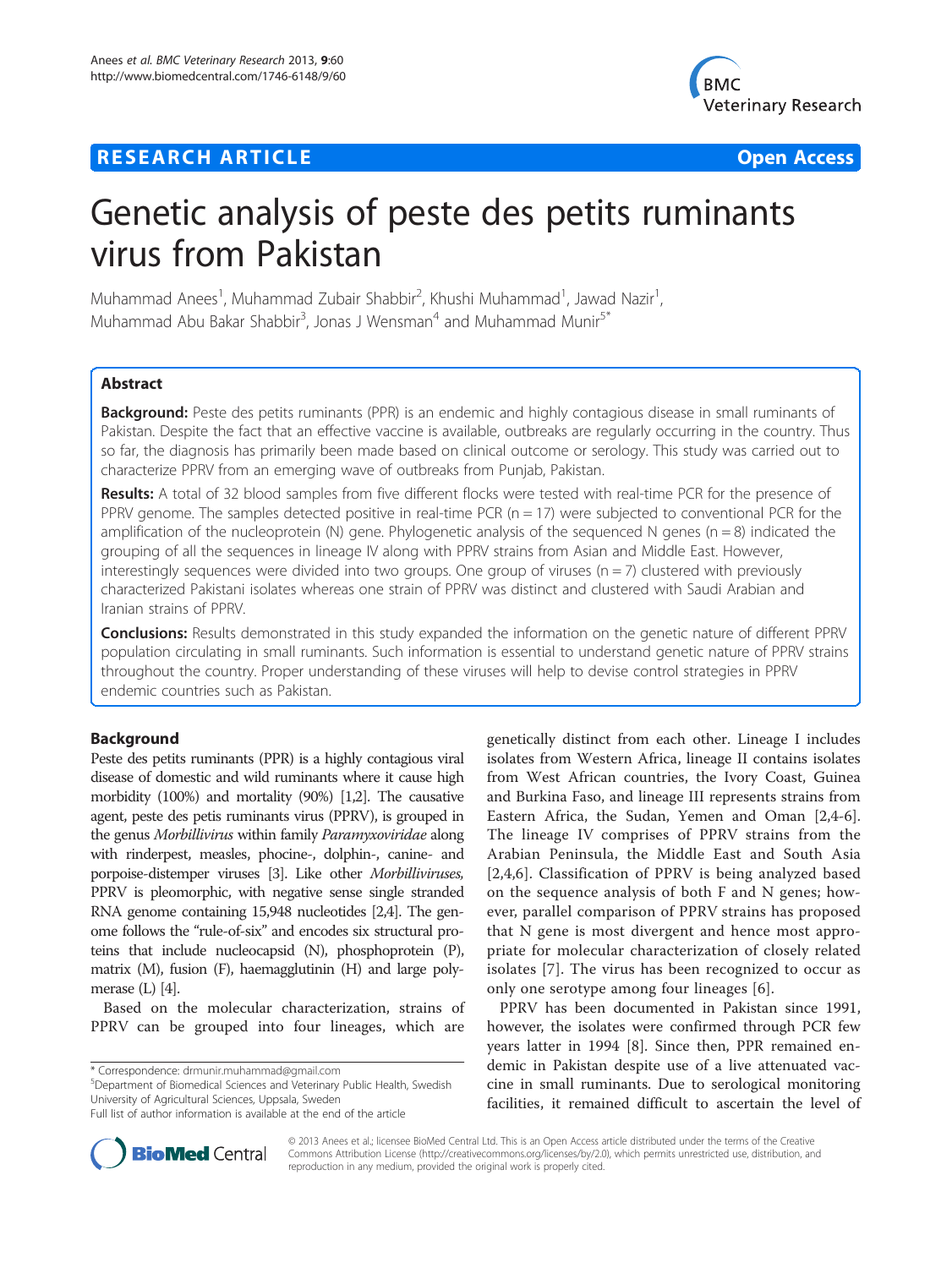vaccine failure and thus aggravates disease epidemiology and its control. Therefore, determining the nature of circulating strains in different parts of Pakistan is crucial to not only aid in disease diagnosis and but also to devise better control strategies in future. The present work has been conducted to determine the genetic nature of circulating PPRV strains that are continuously causing outbreaks in central Punjab, Pakistan.

## Methods

The study involves one of the livestock richest districts of Punjab where an emerging wave of clinical disease, suspected for PPRV, was reported. A brief clinical history and outcomes of different diagnostic tests are demonstrated in Table 1. The number of animals in the herd and their ages varied from 27–50 animals and 3 months-5 years, respectively. The breeds of animals were either Beetal or non-descript, without any history of vaccination in the past. Food and water were provided ad libitum. The morbidity and case fatality rate was in the range of 50–80% and 20–35%, respectively. A majority of infected animal died within first week of infection. Whole blood samples  $(n = 32)$  were collected aseptically from animals from five different outbreaks. The blood (200–300 μl) was poured onto QIAcard FTA Indicator Four Spots (Qiagen, Hilden, Germany), which preserve genomic material and lysed the cells and viruses.

The total RNA was eluted from the QIAcard FTA Indicator as described [[9\]](#page-4-0) and was used to screen by real-time PCR for the presence of PPRV genome as reported earlier [[9,10\]](#page-4-0). All the samples appear positive in real-time PCR (Ct values <35) were used in conventional PCR to amplify N gene of PPRV for downstream sequencing [[9,11](#page-4-0)]. The resultant PCR products were gel extracted and processed for sequencing using ABI PRISM BigDye Terminator version 3.1 (Applied Biosystems), according to the manufacturer's instructions. Sequences were analyzed with an automated nucleic acid analyzer (ABI PRISM 3100; Applied Biosystems). Each DNA fragment was sequenced at least twice in both directions.

The sequences were edited and assembled using EditSeq and SeqMan suits within Lasergene 8 (version 8.0.2 13, DNASTAR, Inc., Madison, WI, USA). The resultant sequences were aligned with the sequences retrieved from GenBank representing all the lineages of PPRV. Construction of phylogenetic trees was performed with the neighbourjoining method using Kimura two-parametermodel in Mega5 version 5 (CEMI, Tempe, AZ, USA).

## Results

Out of total samples  $(n = 32)$  analyzed, real-time PCR detected only 18 samples with Ct values lower than 35. The results of real-time PCR confirmed the cause of these outbreaks to be PPRV. However, to demonstrate the genetic nature of PPRV, a conventional PCR for the amplification of N gene was performed. Although all the samples were not detected positive, a representative sample of each outbreak was amplified which appear sufficient for sequencing and downstream analysis. All the N genes were submitted to the GenBank under accession number KC207867-KC207874.

Nucleotide sequence identity among eight sequences reported here and with previously characterized Pakistani strains of PPRV was found to be 97.2-100% and 94.6-97%, respectively. Phylogenetic tree, based on the 255 bp of the N genes sequenced in this study and collected from GenBank, was shown in Figure [1](#page-2-0). All the Pakistani strains of PPRV clustered into lineage IV, which is exclusively prevalent in Asian and Middle East countries. However, it was interesting to note that all the Pakistani strains of PPRV, sequenced here or reported earlier, were grouped closed to Tajikistani strains of PPRV, except one sequence

| Place of sampling<br>in district Okara | <b>Clinical findings</b>                                                                                                                                                                                                                                      | Animals sampled/<br>total animals in<br>the herd | <b>Real-time PCR</b><br>(positive/total) | <b>Conventional PCR</b><br>for N gene<br>(positive/total) |
|----------------------------------------|---------------------------------------------------------------------------------------------------------------------------------------------------------------------------------------------------------------------------------------------------------------|--------------------------------------------------|------------------------------------------|-----------------------------------------------------------|
| Chak 48/2-L                            | High fever (105-107 F), nasal discharges, sneezing,<br>coughing, sticking of mucus to nostrils, erosions in the<br>oral mucosa. Severe diarrhea and then drop in temperature<br>after start of the diarrhea. Death nearly 5-10 days after<br>start of disease | 8/35                                             | 3/8                                      | 1/8                                                       |
| Chak 54/2-L                            | Fever (104-105 F), nasal discharges, sneezing, coughing, sticking<br>of mucus to nostrils, erosive ulcerative stomatitis, diarrhea                                                                                                                            | 3/27                                             | 3/3                                      | 1/3                                                       |
| $Chak 1/4-1$                           | Fever (104-105 F), nasal discharge, sneezing, coughing, necrotic<br>stomatitis, severe diarrhea                                                                                                                                                               | 9/39                                             | 5/9                                      | 2/9                                                       |
| Chak 31/2-L                            | Body temperature (105–107 F), weakness, nasal and lacrimal<br>discharges, sneezing, coughing, erosive lesions in the oral cavity,<br>severe diarrhea                                                                                                          | 4/50                                             | 3/4                                      | 1/4                                                       |
| Chak 24/2-R                            | Fever (104-105 F), purulent nasal discharges, coughing, erosive<br>ulcerative stomatitis, diarrhea                                                                                                                                                            | 8/41                                             | 3/8                                      | 3/8                                                       |

Table 1 Brief history of outbreaks and outcome of different diagnostic assays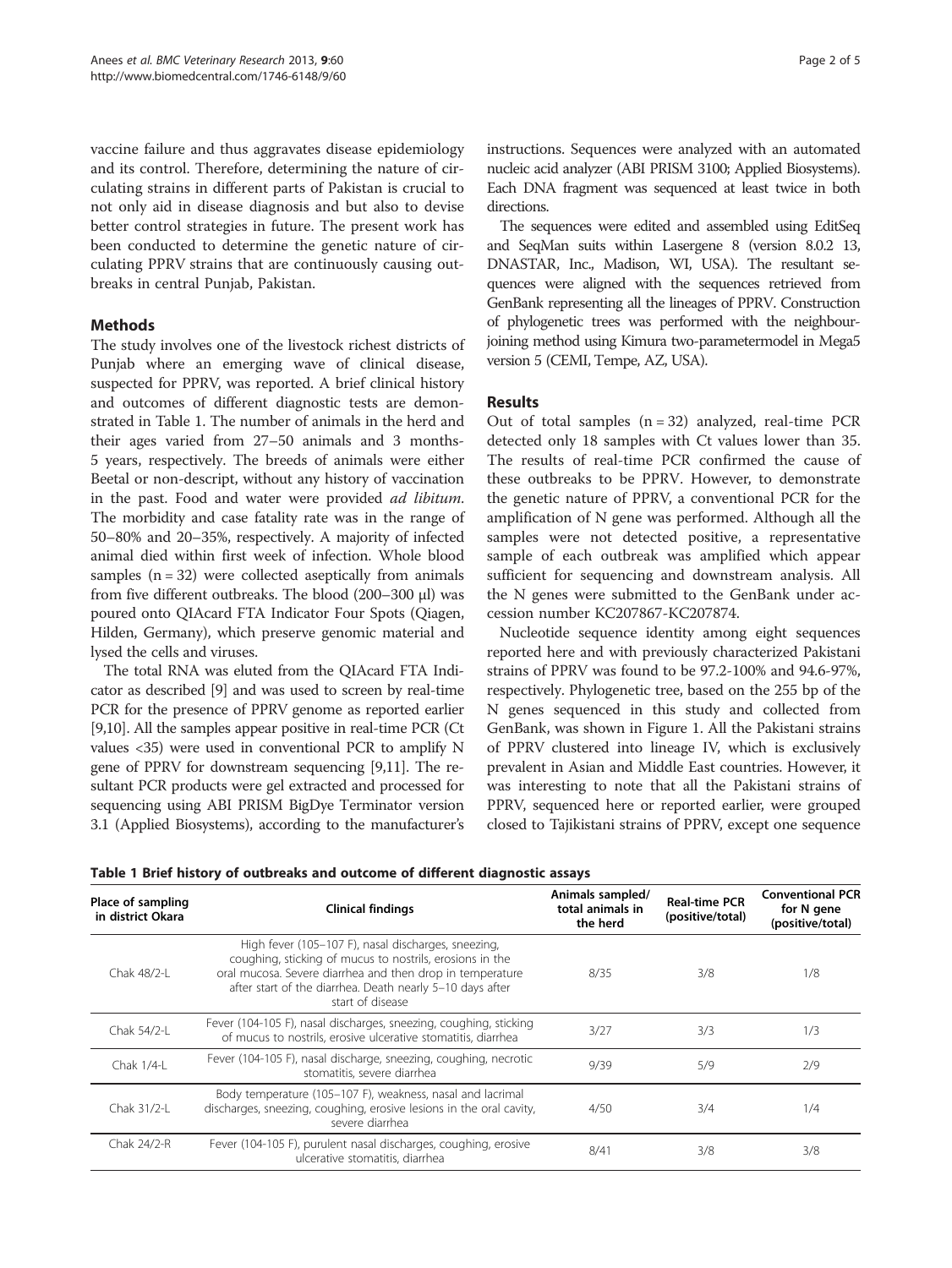<span id="page-2-0"></span>

(Pakistan/Okara/MM61/2012). This strain was clustered with PPRV isolates from Saudi Arabia and Iran, and collectively made a separate cluster within lineage IV. The Pakistan/Okara/MM61/2012 strain carried eight amino acid differences from rest of the strains studied here. Taken together, the results demonstrated that there are at least two different population of PPRV circulating in the country.

## **Discussion**

Since first report of PPRV in Pakistan, several outbreaks have been reported [\[2,9,12](#page-4-0)-[19](#page-4-0)]. Most of these were based on either clinical history, antigen or antibody detection. However, molecular characterization of the virus is

considered a key to understand the genetics of the causative agents. The results of real-time and conventional PCR from blood samples, transported onto FTA cards, confirmed the fact that they are suitable, reliable and economical mean of transportation [\[9,19](#page-4-0)], especially where maintenance of cold chain is not possible or legislations for shipment of biological material is complicated [[2\]](#page-4-0). Conventional and real-time PCR for the detection of PPRV have shown variable sensitivity and specificity. Therefore these tests must be evaluated in parallel before their implementations for routine diagnostic purposes in specific laboratory settings.

Latest data has shown that N gene reveals improved image of PPRV epidemiology and is considered better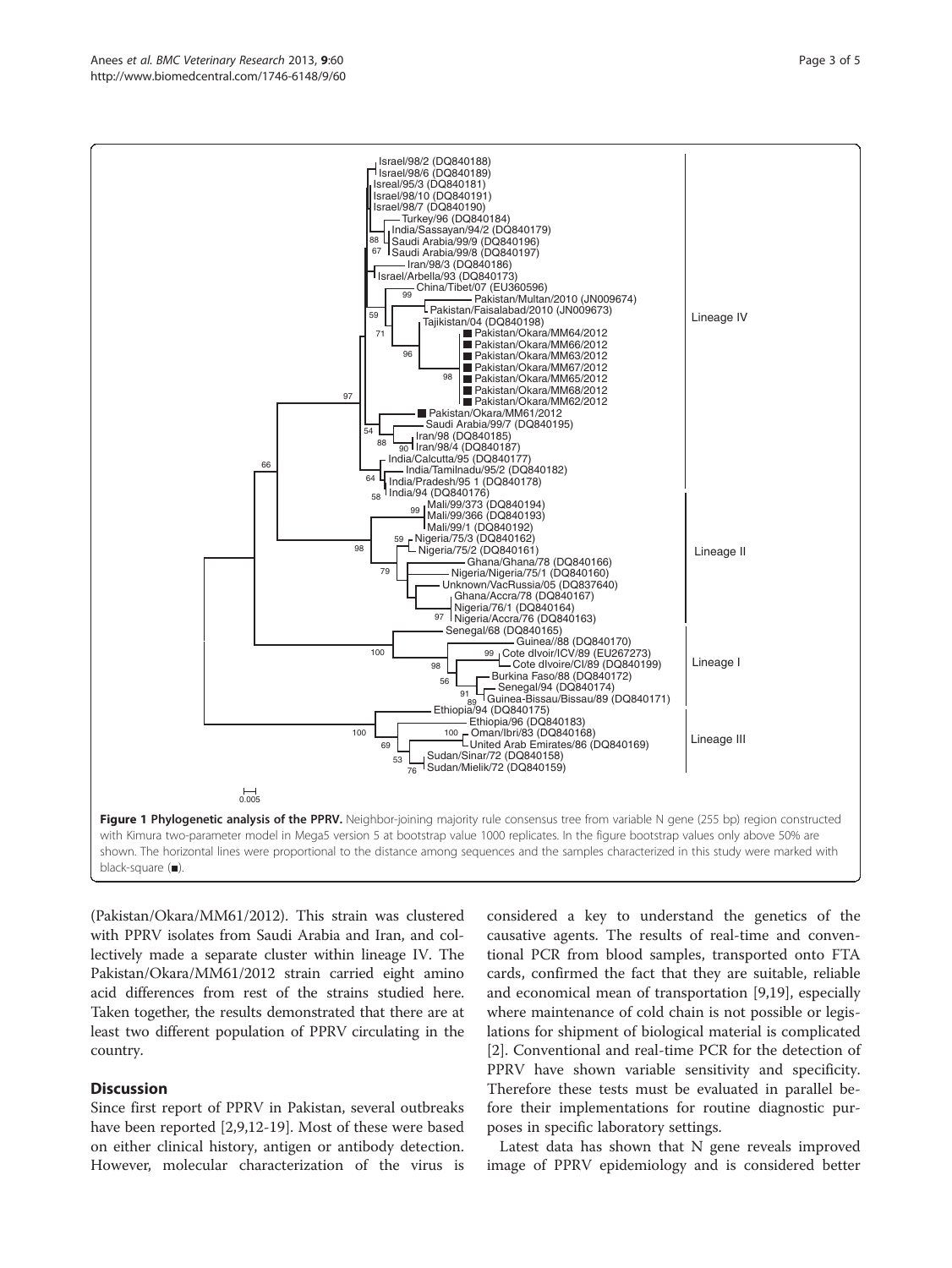than F gene based distribution of PPRV strains [\[6](#page-4-0),[20](#page-4-0)]. As this fact is well established that PPRV has propensity to change genetically, N gene based phylogenetic analysis was performed in this study. The similarity and divergence among samples from five outbreaks and formerly characterized PPRV isolates were evaluated by analyzing their common N gene sequences. In general, the topology of the tree revealed PPRV isolates from diverse geographical areas differ largely in their partial N gene sequence. The tree shows that currently analyzed PPRV are more closely related to Tajikistan. The possible relationship of Pakistani strains to that of Tajikistan strains of PPRV could be due to the fact that Pakistan with its province named Gilgit Baltistan shares the Pamir region with Tajikistan through Wakhan corridor with Afghanistan where animal movement in the mountainous grazing lands of Pamir region is not uncommon between these countries (Figure 2). Moreover, selling of small ruminants by nomads in Gilgit Baltistan province to rest of the country, on or before religious ceremonies such as Eid-ul-Adha, is common particularly in Punjab province that represents about 60% of total population. The grouping of these strains of PPRV at two different places in the tree shows that PPRV isolates

may have undergone exceptional evolutionary pathway or may be a result of several introduction of viruses from a variety of sources. However, such interpretations required confirmation by the analysis of larger samples collected from wide range of outbreaks.

## Conclusions

In conclusion, lineage IV of PPRV is currently circulating in the country, with certain level of genetic diversity. Since serological assays (i.e. cELISA) don't necessary indicate the current persistence of the infection, it is essential to implement molecular diagnosis along with characterization. Despite PPRV is endemic in Pakistan and outbreaks are regularly occurring, limited information is available on the genetic nature of PPRV. The sequences reported here expand the available information on the circulating strains of PPRV in Pakistan. There is no sequence information for any of the N genes of PPRV is available other than our previously characterized sequences and the sequences reported here. With these limited data, we still manage to demonstrate the presence of two different population of PPRV, which warrant future need to perform such studies at country level to